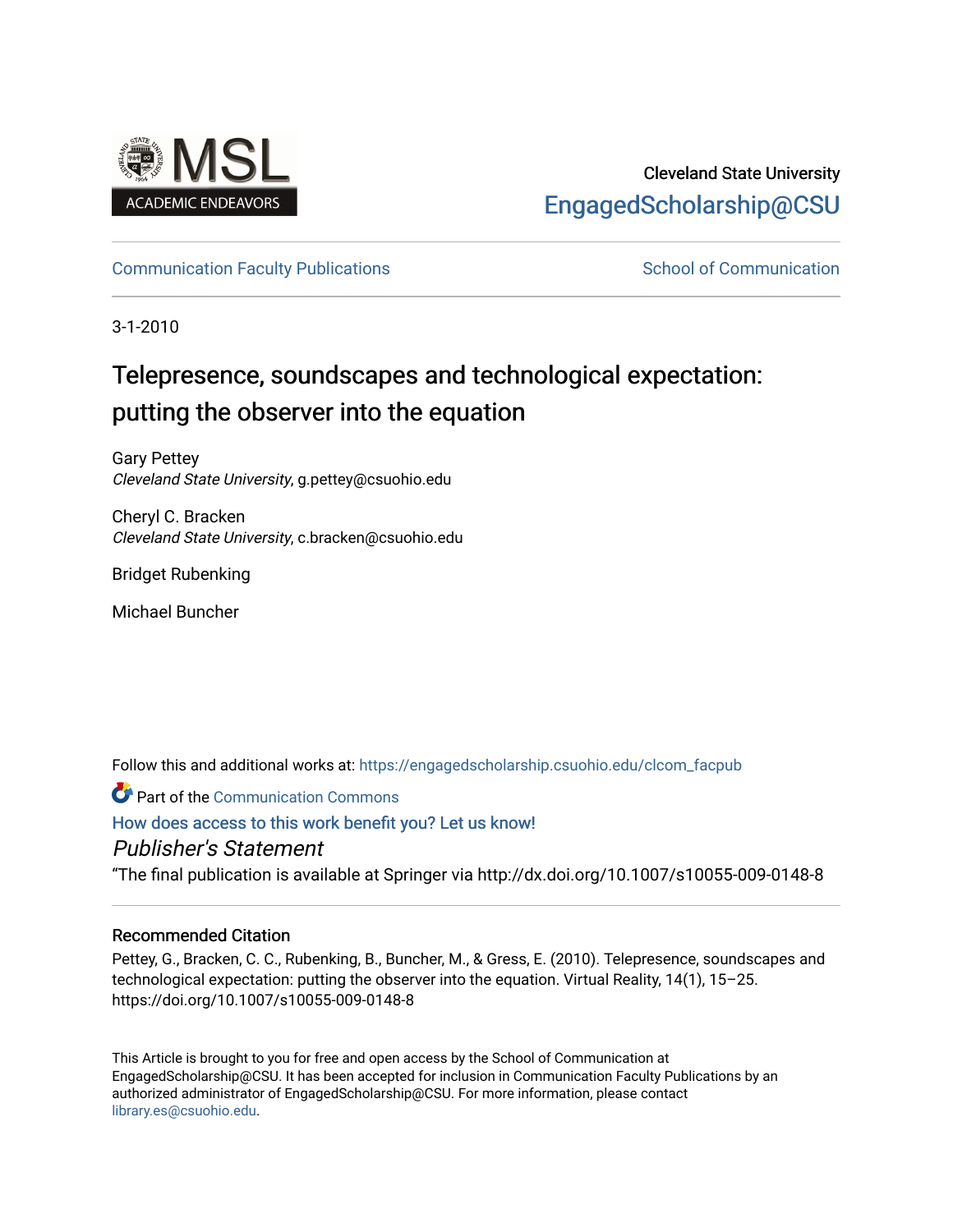## **Telepresence, soundscapes and technological expectation: putting the observer into the equation**

**Gary Pettey Cheryl Campanella Bracken Bridget Rubenking Michael Buncher Erika Gress**

**Abstract** In an experiment exploring the impact of sound on sensations of telepresence, 126 participants watched a video clip using either headphones or speakers. The results illustrate that sound is an important factor in stimulating telepresence responses in audiences. Interactions between soundscape and screen size were also revealed. A traverse interaction between aural/visual congruency and soundscapes was evident. A second data set of 102 participants was collected to illuminate the effect of technological expectation that emerged in the first study. Expectations had been mentioned in other studies, and the data support the notion that people have an expectation of the technological quality of a presentation. The results suggest that examining expectations could assist in future conceptualizations of telepresence.

#### **1 Introduction**

While birds may be able literally to sleep with one eye (and half a brain) open (Rattenborg et al. 1999), humans appear to monitor their sleeping surroundings using sound. Patients under anesthesia have learned words played to them through headphones, even though they had no explicit memory of hearing them (Deeprose et al. 2004). For humans, the soldier's notion of sleeping with one eye open may actually be more appropriately stated as keeping one *ear open* (Portas et al. 2000). Meaningful and unexpected sound appears to be actively processed in active parts of the brain that are "awake" even while we sleep. While we often say vision is our most important sense, in fact, sound and how that sound is reflected within its environment may well give us more information—especially as it can tell us something about things that happen outside our visual range and even in the dark (Blesser and Salter 2007a).

Engineers have worked hard over the last century to reproduce sound and then to recreate it more realistically in our living rooms and movie theaters. Stereo split the sound left and right. Surround sound gave the presentation depth. Dolby took the hiss from the tape removing the artificiality of the technology and leaving a cleaner reproduction of the music. Digital recording further recreated sound and a soundscape closer to original sound. Today, Dolby 5.1 and surround sound allow home theaters where listeners feel as though they have been transported into the environment of their movies.

In theaters, Sony Dynamic Digital Sound (SDDS) is an 8 channel reproduction. Digital Theater Systems (DTS) advertise their sound as bringing entertainment to life. Lucas' THX theater system is a balancing of the sound to the environment (soundscape) "At THX we believe that 'sound is fifty percent of the movie experience'," (THX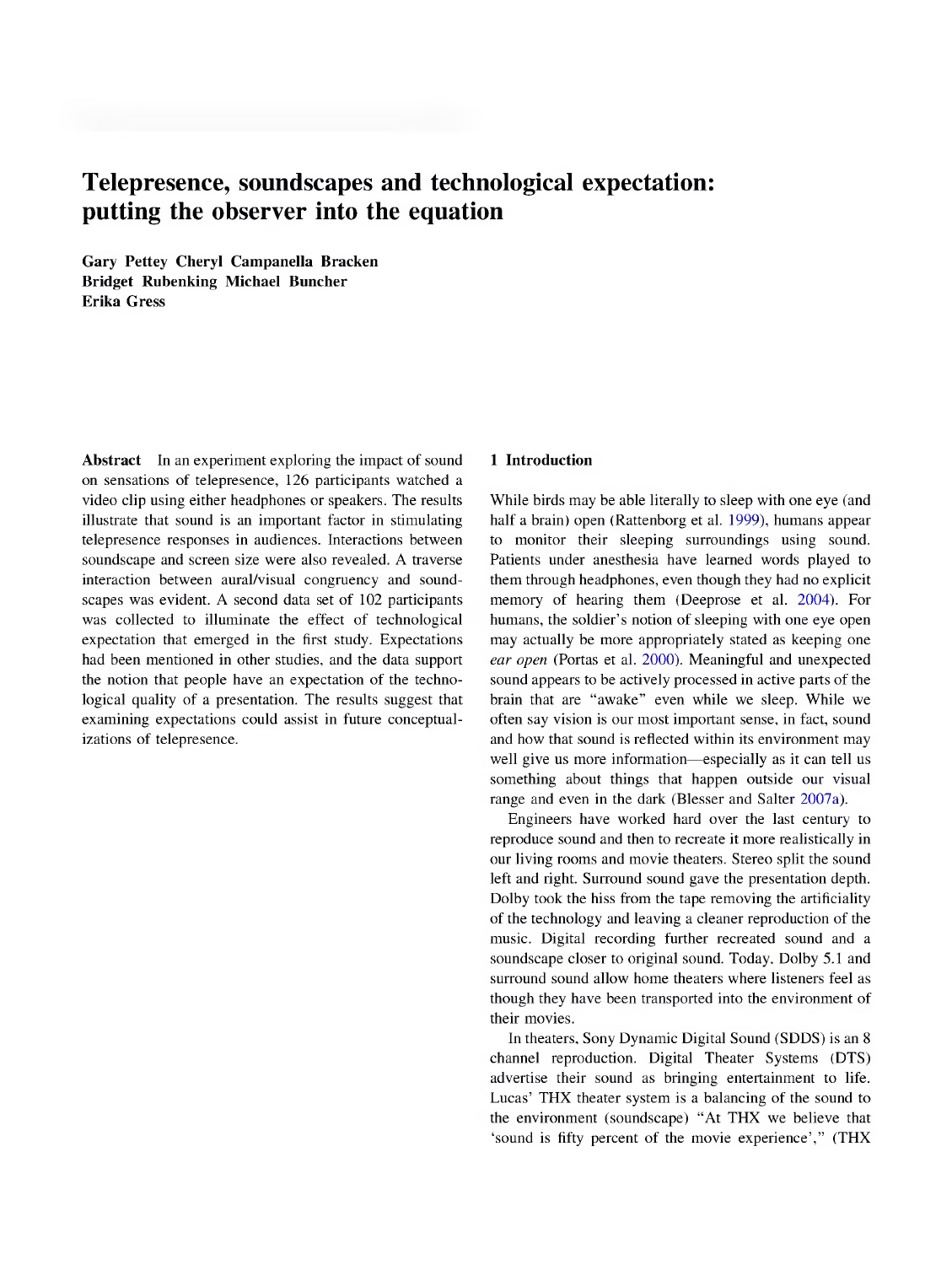2009a) and by certifying the theater as THX, "What better way to escape from reality than by going to the cinema? The more immersive the performance, the more you enjoy the feature presentation. This is where a cinema built to THX standards comes into play" (THX 2009b).

Different elements of the aural modality have differential impact on the telepresence experience. This paper will attempt to do two things: Firstly, it will explore the notion of acoustic architecture and its implications both for mediated experiences from a more conceptual, perhaps less technical perspective; and secondly, it addresses the question whether varying elements of the soundscape help us to better understand how the aural modality contributes to dimensions of telepresence.

#### **2 Presence and telepresence**

There have been numerous definitions of presence put forth (Kim and Biocca 1997; Lee 2004; Lombard and Ditton 1997; Witmer and Singer 1998). Presence has been defined as a perceptual process where the media user somehow looks past or overlooks the technology to experience the medium (Lombard 2000) or as an illusion of non-mediation (Lombard and Ditton 1997). The concept of presence has been identified as a multidimensional concept (Lombard and Ditton 1997; Freeman 2004) with immersion (a sense of involvement), spatial/physical presence (a sense of being in the media environment), and social/behavioral realism (how plausible is the media environment) being seen in most presence measurement scales (Freeman 2004).

Lombard recently argued for the use of the term *telepresence* instead of presence (Lombard 2008) to stress the role of technology in the perceptual process. While many telepresence studies are conducted in highly immersive technologies such as virtual reality systems, there are a growing number of researchers within the social sciences and specifically the discipline of Communication who are investigating telepresence (Bracken 2005, 2006; Bracken et al. 2008; Ivory and Kalyanaraman 2007; Skalski and Tamborini 2007). Recently, Bracken et al. (2008) offered a definition of telepresence that makes a clearer break from the virtual reality aspects of presence and clearly puts it into a psychological context where the media observer uses technology.

Telepresence requires the use of technology and results in a psychological state in which media users voluntarily suspend the experience of mediation in order to feel a sense of connection with the mediated content they are using (i.e., a part of the action, connected to characters, involved in the story line). This state is often influenced by the expectation of the technology, the media content, and characteristics of the media user. A sense of telepresence is felt by media users when the technology becomes transparent in the interaction (p. 4).

This definition is unique in that it focuses on the interaction among the user, the content, and the technology. While previous studies have looked at sound and telepresence (Bracken et al. 2008), this study will add the influence of soundscapes on the telepresence experience.

#### 2.1 Telepresence and sound

Recent studies have examined the impacts of the aural modality on elements of telepresence. While the emphasis in presence research has been on the visual, aural effects alone or their interaction with the visual elements have been shown to be important to dimensions of telepresence.

Congruency between aural and visual modalities has been shown to increase levels of presence and enjoyment (Larsson et al. 2007). Using a within-subject design, the authors demonstrated that the congruency between the aural and visual channels reinforced participants experience across a spectrum of telepresence measures (Larsson et al. 2007). While their data show that sound vs. no sound showed the largest differences, in several measures they found that participants perceived differences in acoustical architecture between a conventionally shaped room and a cathedral shaped space about  $3 \times$  as large.

Nunez (2007) suggests that the expectations of the participant may impact the presence experience. He found that an added sound track (non-diegetic information) congruent with the participant's expectations had impact on how natural the participant found the experience. This congruency, even when controlling for an emotional response, predicted higher evaluations of the naturalness of the experience. This is noteworthy given that it reflects a learned response of mediated experience because it has a sound track. The lack of a sound track left a void in the experience. In an "ear budded" world, perhaps we shouldn't find this tendency surprising. Further, Nunez found relationships between Izard's (1977) DES-II (Differential Emotion Scales; Izard 1972; Izard et al. 1974) and various levels of telepresence.

Based on the findings of these studies concerning congruency, the following hypotheses are proposed:

**Hypothesis** la Participants who are exposed to congruent visual and aural modalities will report higher levels of *immersion* than the participants who are exposed to an incongruent presentation.

**Hypothesis** lb Participants who are exposed to congruent visual and aural modalities will report higher levels of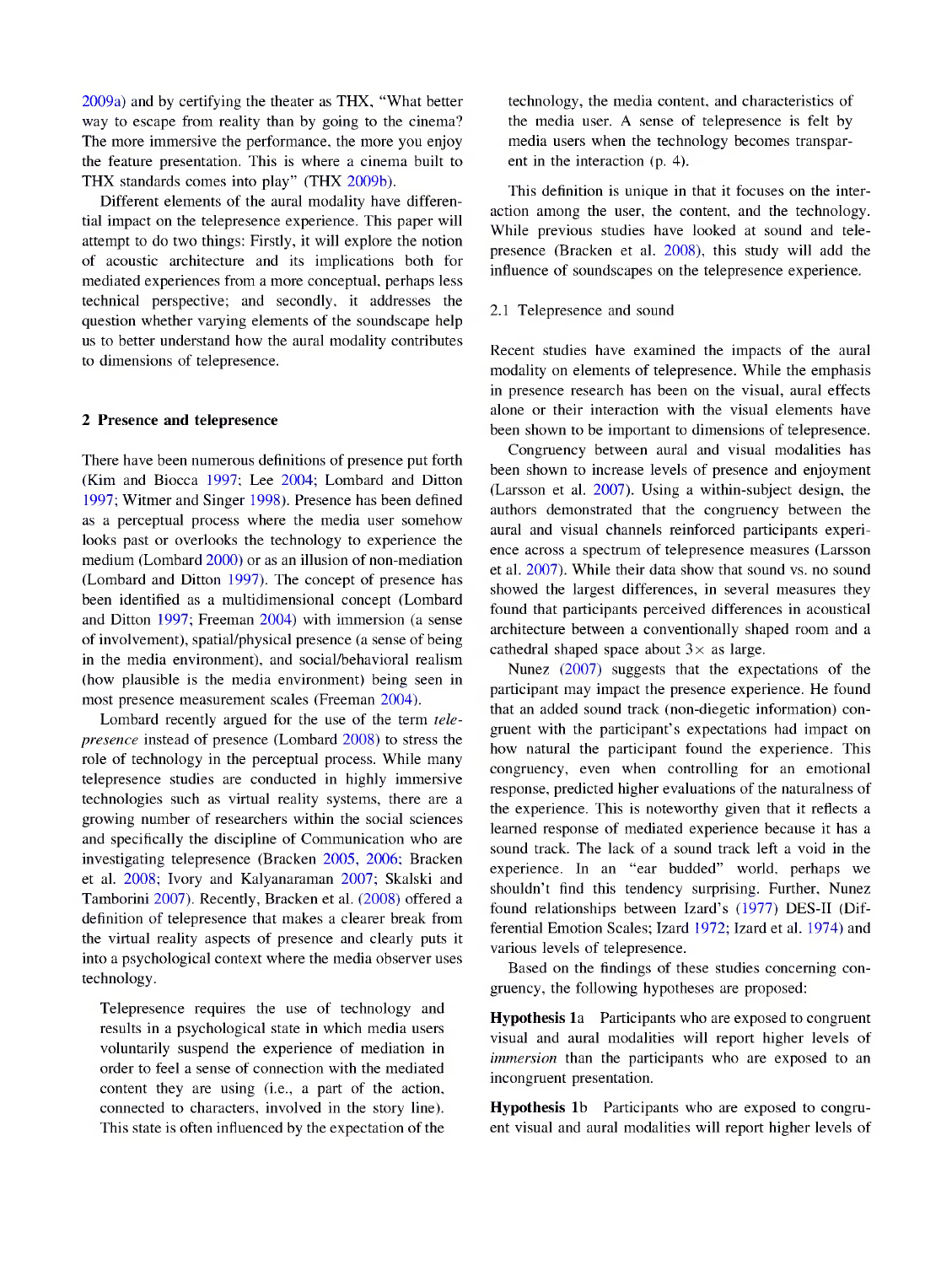*spatial presence* than the participants who are exposed to an incongruent presentation.

**Hypothesis 1**c Participants who are exposed to congruent visual and aural modalities will report higher levels of *social realism* than the participants who are exposed to an incongruent presentation.

#### **3 Sonification**

One of the problems in studying the aural modality is that there is no single discipline in which it is studied, and the language used across disciplines is often incompatible (Blesser and Salter 2007a). Blesser's work has been at the junction of audio, acoustics, perception, and cognitive psychology. He and Salter's 2007 work, *spaces speak, are you listening: experiencing aural architecture,* provides a serviceable conceptual framework.

*Sonification* in this context refers to the aural experience of a particular sonic event in a particular soundscape. A space occupies some physicality and is filled with some objects that reflect/absorb vibrations from the sonic event (soundscape). The position of the sonic event and the observer as well as their relative positions in the soundscape create the aural experience.

The complexity of sonifying a mixed reality space was explored by Le Groux et al. (2007). They argue that son ification is crucial to feelings of immersion. They note the difficulty of sonifying a virtual space in terms of soundscapes, synthetic voices, and dynamic emotive music.

Focusing only on the aural modality, other researchers (Tajadura-Jimenez et al. 2007) found increased accuracy in identifying sonic events emanating from their rear when synchronized with other vibration. Sonic events originating from the front of the participant were significantly less accurately identified. Information coming from the rear must be indentified and processed largely independently of the visual.

Kallinen and Ravaja (2007) using a within-subject design compared headphones to speakers while listening to news [28]. Participants reported "liking" the headphones more, even though they reported that "quality" of the sound from the two sources was equal. Participants reported the speaker condition to be more "realistic" while listening to news from a computer. One interpretation is that is how they perceive most people listen to the news, or at least news on a computer—a level of social realism. Using physiological measures and self-report data, they predicted that headphones would elicit a more intense and immersive listening experience. They found that headphones increased attention and. by extension, involvement. They suggested this was due to technologies that tend to isolate the listener from her surroundings (Witmer and Singer 1998).

Based on the findings of these studies concerning soni fication, the following hypotheses are proposed:

**Hypothesis** 2a Participants who listened through headphones will report higher levels of *immersion* than the participants who listened through speakers.

**Hypothesis** 2b Participants who listened through headphones will report higher levels of *spatial presence* than the participants who listened through speakers.

**Hypothesis** 2c Participants who listened through speakers will report higher levels of *social realism* than the participants who listened through headphones.

#### 3.1 An aural language

A *sonic event* is the creation of a sound wave that rises above the background (snapping one's fingers). If we snap our fingers we hear the snap, but we also hear the reflection of that snap from the passive objects in our space (walls, ceiling, and floors). Thus, the same sonic event is perceived quite differently if done in a small room or if it is done in a large one. The space (including sound waves reflected by objects in the space) in which sounds are experienced are *soundscapes.* Just as we need light to appreciate a landscape, we need sound to perceive/appreciate a soundscape.

An *aural architecture,* then, "refers to the properties of a space that can be *experienced* by listening" (Blesser and Salter 2007b, p. 5). We experience space aurally. We can *taste* a space aurally. For example, we *know* the difference between the aural space of a bathroom, relatively small physical space with hard reflective surfaces (tiled walls and floor and porcelain fixtures), especially in comparison with a living room, which is normally a larger physical space with softer absorbing surfaces (drapery, carpeting, furniture). Our experience of a place is directly related to our experience of the place's aural architecture.

We can imagine the aural architecture of a space assumes that we have a *spatial awareness.* Spatial awareness would include more than the complexity of a reflected sonic event or even series of such events, it also includes the individual's emotional and behavioral experiences with the space. Blesser and Salter conceptualize the complexity of spatial awareness as having "spatial attributes, auditory perception, personal history and cultural values" (2007b, p. 11). They argue that spatial awareness influences us in at least four ways:

1. Social Spatiality: Influences social behaviors. Some spaces may emphasize aural privacy, which may aggravate loneliness or increase social cohesion.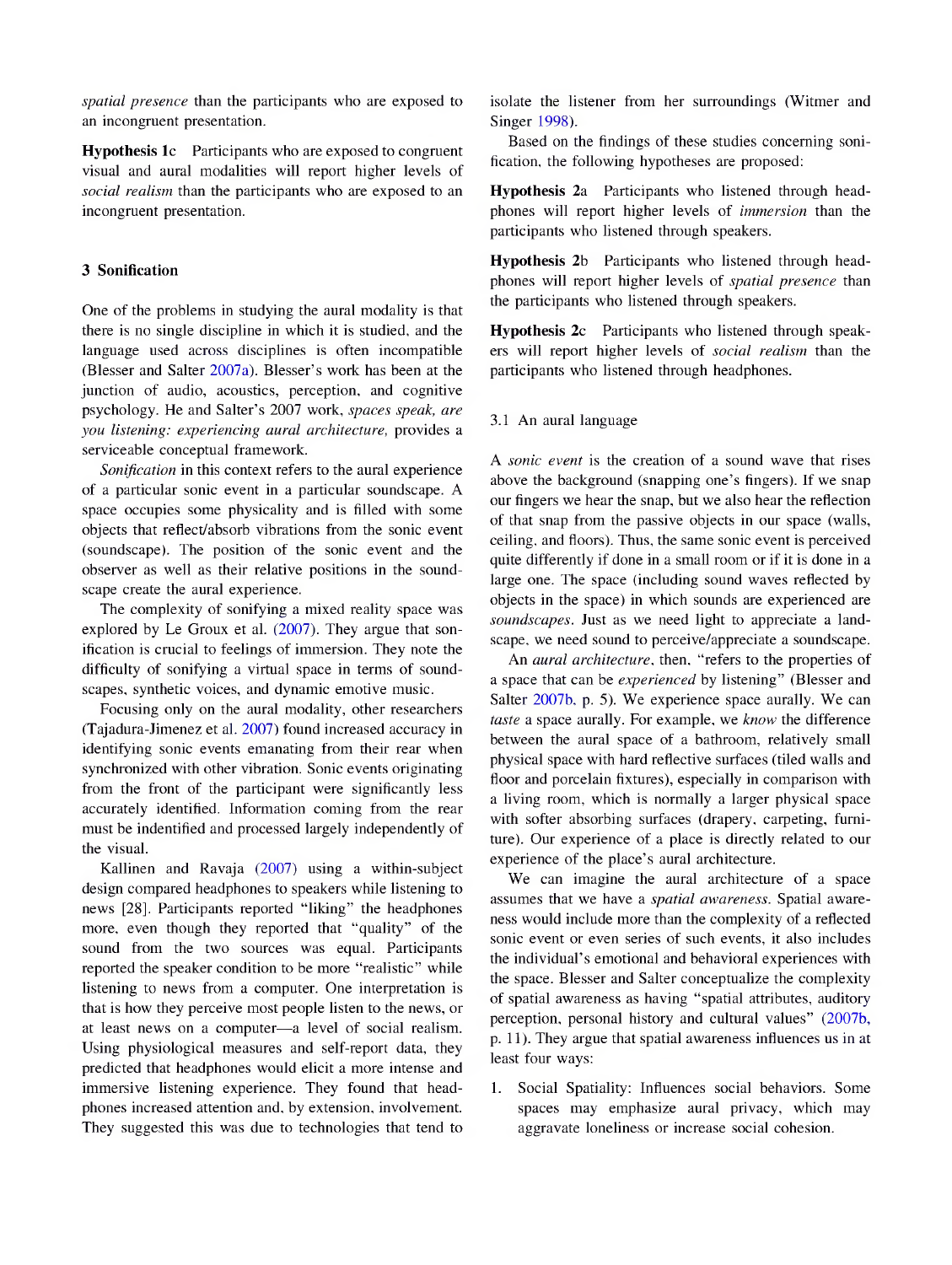- 2. Navigational Spatiality: A sense of orientation that allows us to maneuver. In darkness, spatial awareness actually replaces vision.
- 3. Esthetic Spatiality: It conveys a sense of the esthetic. Spaces low in acoustic features are aurally barren even boring.
- 4. Musical Spatiality: Can enhance complex aural experiences such as music and voice giving them depth and texture (or not) (See Pettey et al. 2008; Blesser and Salter 2007a for more explanation and examples).

Blesser and Salter describe the range of auditory awareness as: *sensation, perception, and affect.* They note that generally awareness is problematic because it implies consciousness, but sensation, they argue, is below the conscious level—*mere detection.* We can sense the closeness of the closet without conscious realization of the aural features involved. The lightness of a sunny day when compared with the heaviness of a foggy day is one experience at this level. These may well be the important subconscious cues that would be important in elements of immersion and perceived realism, for example.

Perception or recognition is when conscious processes have been engaged but not emotional ones. Cultural influences and personal experiences give meaning to what may have barely risen above sensation. A musician can tell the difference between a violin string and a cello string. Most westerners can tell the difference between a guitar string and a piano (a plucked rather than struck string). Language is a set of sonic events to which we attach cognitions. The more cultural influence and personal experience we have with a language, the more meaning we may get from any set of sonic events. At some point, the awareness moves from the cognitive realm to one of emotional meaning.

Finally, affect is emotionally engaged hearing and carries meaning. Hearing a song that reminds you of a party and brings a smile to your face, or hearing a lawn mower that reminds you of long unhappy days mowing as a child constitutes such awareness. Such sounds can create high emotional—even visceral—responses (Thayer 1989). Sometimes, the listener may not even consciously understand the relationship between the sound and his/her reaction. In some instances, music and sound has been used to create dream states (Besmer 1983; Rouget 1985). Blesser and Salter note that working with affective extremes of awareness is probably too complex to be adequately studied without brain scans. As the effect is a complex biological, psychological, social one, and individuals are unlikely to be able to adequately describe their emotional state (describe their feelings), such overt affect effects are probably less fruitful at this point. They suggest that awareness at the other end of the spectrum (they call them subliminal) correspond to more subtle levels of awareness or moods. The task then is to use/find sonic events and acoustical spaces that (1) have some meaningful content for listener and (2) adequately engages the listener. "To use a food metaphor, sonic events are raw ingredients, aural architecture is the cooking style, and. as an inseparable blend, a soundscape is the resulting dish" (Blesser and Salter 2007b, p. 15).

#### 3.2 Experiencing a soundscape

Each culture controls what we expect for social distance. Hall divided these spaces into four: the intimate, the personal, the conversational, and the public. Soundscapes interact with these social spaces (Hall 1966). The intimate space is highly restricted to very close friends and lovers. Acoustically, this space is very private. Words and sounds are for the intimates only. Silence will greet intruders. The personal space is for friends and acquaintances. Think of a group of students or colleagues talking in the hallway. The conversational space is the comfort space reserved for stranger interactions. Finally, the public space has many varying rules usually based on some social rules for the space. There are few restrictions on a public beach or park, but more restrictions may exist on public indoor spaces such as an airport concourse. How one reacts to a soundscape should differ depending upon the interplay of the soundscape and the social distance involved. Headphones would be the most intimate of sound, while listening to a concert in an outdoor venue would be a very public one. Watching television in your own living room is pretty private almost intimate, while watching it at someone else's living room would be much more public.

Based on this explanation of soundscape and social distance and considering how this might impact the sense of telepresence when combined with aural and visual congruency of the presentation, we offer the following research questions:

RQ la: If headphones create more intimacy (thus more immersion), and congruent presentations are also more immersive, will they interact to produce effects over and above their individual main effects?

RQ lb: If headphones create more intimacy and a soundscape that is separate from the viewing environment and congruent presentations allow for better spatial awareness, will they interact to produce effects over and above their individual main effects?

RQ lc: If speakers are reported as being more real and congruent presentations allow for higher levels of social realism, will they interact to produce effects over and above their individual main effects?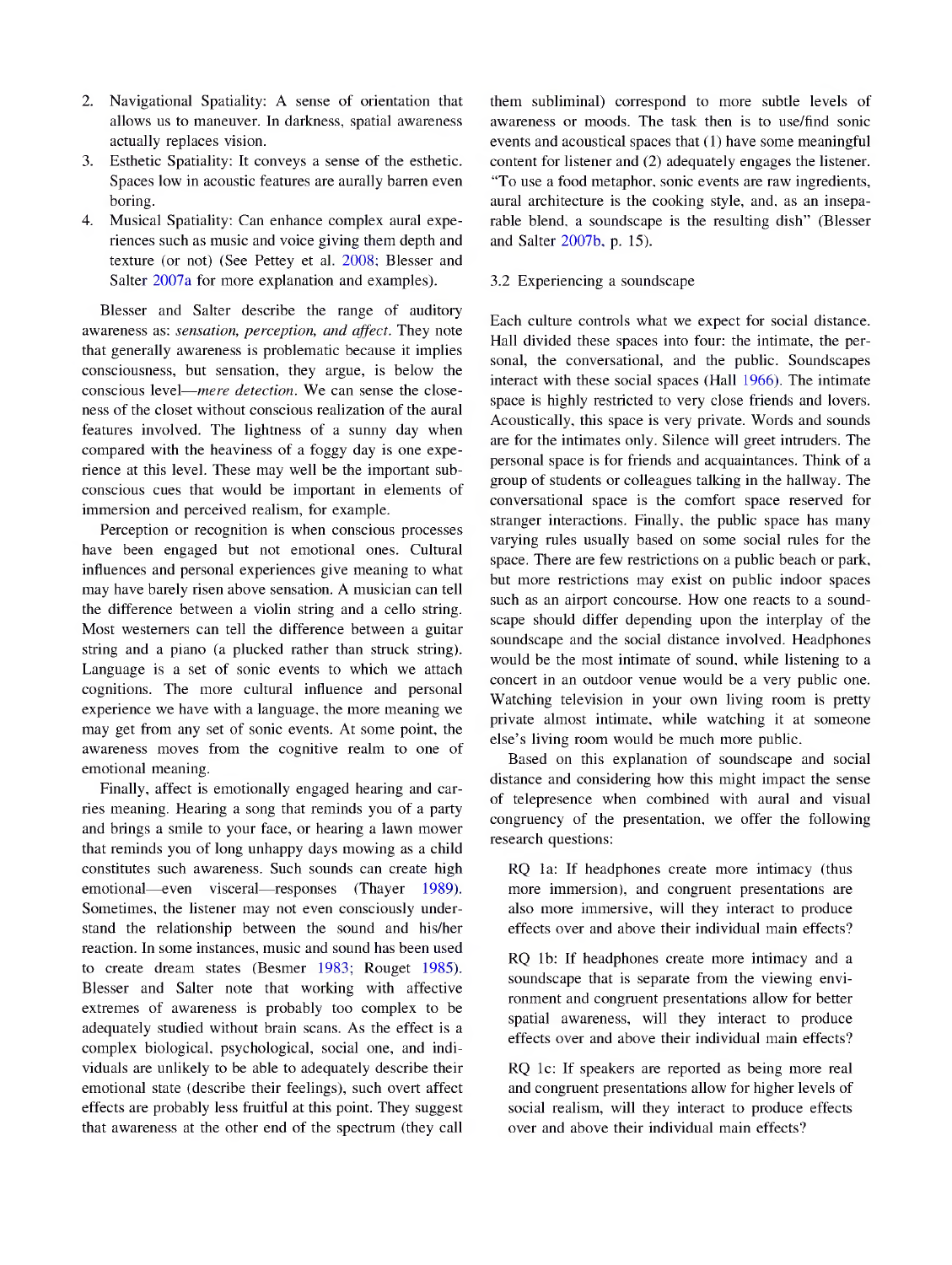#### **4 Methods**

This overall design employed a between-subject 2 (soundscape)  $\times$  2 (congruence) experiment. The 126 participants watched a video clip where the audio was delivered either through standard headphones or stereo television speakers. The audio was either the one from the motion picture or one where the audio had alternative nondiegetic sound.

#### 4.1 Stimulus

The video shown to the participants was from the movie *Quest for Fire* (Annaud 1981). This film was made in 1981 and was used because there is no character dialog. It was also believed that few participants would have previous exposure to the film. The video clip was approximately 15 min in length, of which the first minute and a half was from another source (the earth rising in the blackness of space with soft string music) and provided a baseline for the physiological measures (not used in this paper). The movie clip began immediately following the introduction. The natural sound track of the film contained sparse classical music that had a primitive sound, which allowed it to match the prehistoric period and theme of the film. The non-diegetic music material was taken from the song Boulevard (Parisian Mix) by Cinemascape from the CD Saint Germain Lounge: Rendez Vous. The non-diegetic music was inserted in the approximately 5-min final scene and contradicted the mood of the scene, which showed one prehistoric tribesmen observing another make fire. The incongruent music that was added was electronic and modern in nature. The non-diegetic music was also more upbeat and pleasant sounding, which tended to mitigate the drama of the fire creation, which was the climax of the film and the intensity could be seen on one of the men's' faces.

#### 4.2 Independent variables

#### *4.2.1 Soundscape*

The first independent variable was how the participant experienced the sound. Soundscape was manipulated by having one condition group listen to the video clip through the television speakers (more public) and the other condition group listening through headphones (more intimate).

#### *4.2.2 Congruence*

Congruence had two conditions. The first contained the film's natural congruent audio content. It contained grunts and diegetic sound elements with occasional classically based music sound track. The other condition (incongruent) contained the same sound track until the final, climactic scene where the music was overlaid. This music was not jarring to viewers in a pretest, but left them confused about what the scene was "trying to say."

#### 4.3 Dependent variables

The amount of telepresence experienced by the participants was measured using a multidimensional presence scale (Lombard and Ditton 1997; Lombard et al. 2009; Bracken 2005, 2006). The telepresence dimensions adapted from the Temple Presence Inventory (TPI) including immersion, spatial presence, and social realism are detailed in the following paragraphs.

#### *4.3.1 Immersion*

Immersion was measured by asking participants to respond to six statements using a scale from not at all (1) to very much (7). The immersion scale was developed to assess the extent to which audience members feel they are absorbed in the media programming. The items included were "How involving was the video?" "How completely were your senses engaged?" "To what extent did you feel mentally immersed in the video?" and "I was so involved in the video that I lost track of time." The scale had a Cronbach's alpha of .90.

#### *4.3.2 Spatial presence*

Participants responded from very strongly disagree (1) to very strongly agree (7) for six Likert-type statements designed to measure the extent to which television viewers feel a sense of sharing a physical space with the mediated environment (Lombard and Ditton 1997). The items were: "How often when an object seemed to be headed toward you did you want to move to get out of its way?" "How much did it seem as if the objects and people you saw/ heard had come to the place you were?" "How much did it seem as if you and the people you saw/heard were together in the same place?" "To what extent did you experience a sense of 'being there' inside the video you saw/heard? ""How much did you feel as if you were inside the video you saw/heard *observing* the events?" and "How much did it seem as if you left the places where you were and went to a new place?" The scale had a Cronbach's alpha of .92.

#### *4.3.3 Social realism*

Participants responded from strongly disagree (1) to strongly agree (7) for three statements intended to measure the extent to which television viewers feel a sense of realism when viewing television. The three statements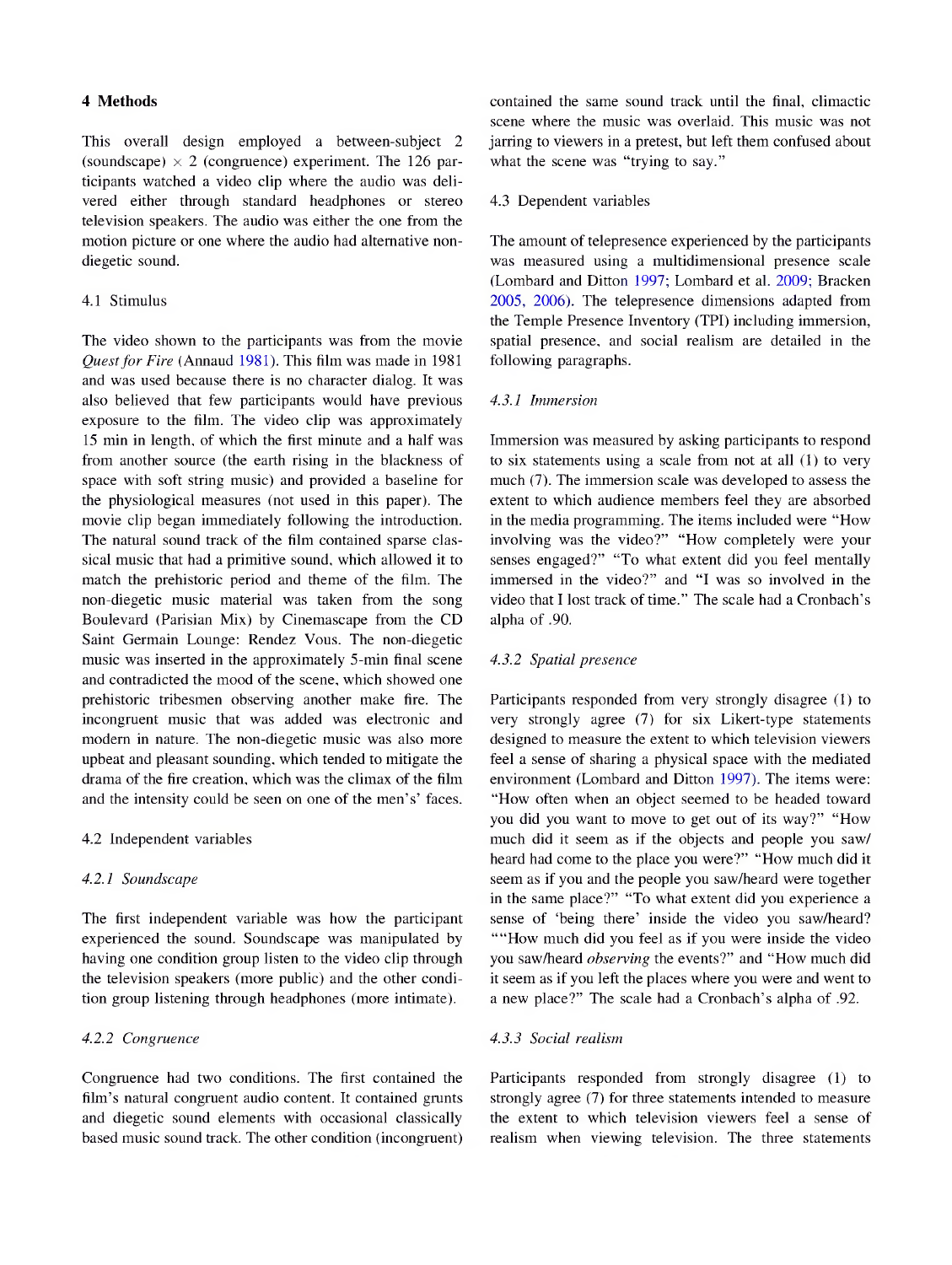were "The events I saw/heard would occur in the real world." "The events I saw/heard could occur in the real world," "The way the events I saw/heard occurred is a lot like the way they occur in the real world." The scale had a Cronbach's alpha of .82.

#### 4.4 Participants

Undergraduate students were recruited from several social science courses to participate. One hundred twenty-six undergraduate students from introductory classes were given credit from their instructors for participation. The group was 57% female (balanced across treatments) with an average age of 24.01 and a standard deviation of 7.2.

#### 4.5 Procedure

Each participant was met by the experimenter and escorted into a carpeted,  $8 \times 10$  foot room that contained a 46-inch LCD television, DVD player, and a comfortable chair that faced the television screen. Various other amenities, such as a decorative table lamp and pictures on the wall, provided the verisimilitude of a living room.

The experimenter explained that the participant would be watching a 15-min video clip and that after the clip they would exit the viewing room. After the participant exited the experiment room, the experimenter escorted the participant to a second room that contained tables and chairs. The experimenter instructed the participant to sit at one of the table and to answer a paper-and-pencil questionnaire.

The experimenter emphasized that there were no wrong answers and that the participant should follow the directions in the questionnaire. The entire procedure took about 35 min.

#### **5 Results**

As the design contained multiple independent variables and three dependent variables that previous studies had shown to be moderately correlated, a MANOVA was run. The independent variables were both included (soundscape and congruence). The dependent variables were all three of the telepresence variables (immersion, spatial presence, and social realism). None of the main effects reached significance, but the one 2-way interaction component was significant (Pillai's Trace,  $F = 2.86$ ,  $p < .05$ ). Table 1 presents the ANOVA sets from the MANOVA.

Hypotheses la-c predicted higher levels of immersion, spatial presence, and social realism in the condition where the sound was congruent with the visual. There was no support for these hypotheses.

Hypotheses 2a-b predicted higher levels of immersion and spatial presence in the condition where the sound was presented via headphones. There was no support for these hypotheses.

Hypotheses 2c predicted higher levels of social realism in the condition where the sound was presented via speakers. There was no support for this hypothesis.

Research questions la-c asked whether congruence would interact with the soundscape for each of the

Source of variation Sum of *df* Mean *F*  $\eta^2$ squares *Immersion* Main effects Congruence 2.36 1 2.36 0.03 .00 Soundscape 6.39 1 6.39 0.09 0.00 Two-way interactions Congruence  $\times$  soundscape 548.25 1 548.25 7.39\*\* .07 *Spatial presence* Main effects Congruence 25.58 1 25.58 0.41 .00 Soundscape 17.91 1 17.91 0.28 .00 Two-way interactions Congruence  $\times$  soundscape 8.00 1 8.00 0.13 .00 *Social realism* Main effects Congruence 6.50 1 6.50 0.93 01 Soundscape 2.06 1 2.06 0.09 .00 Two-way interactions Congruence  $\times$  soundscape 99.33 1 96.33 4.33\* 04

Table <sup>1</sup> Analysis of variance table: congruence and soundscape for presence dimensions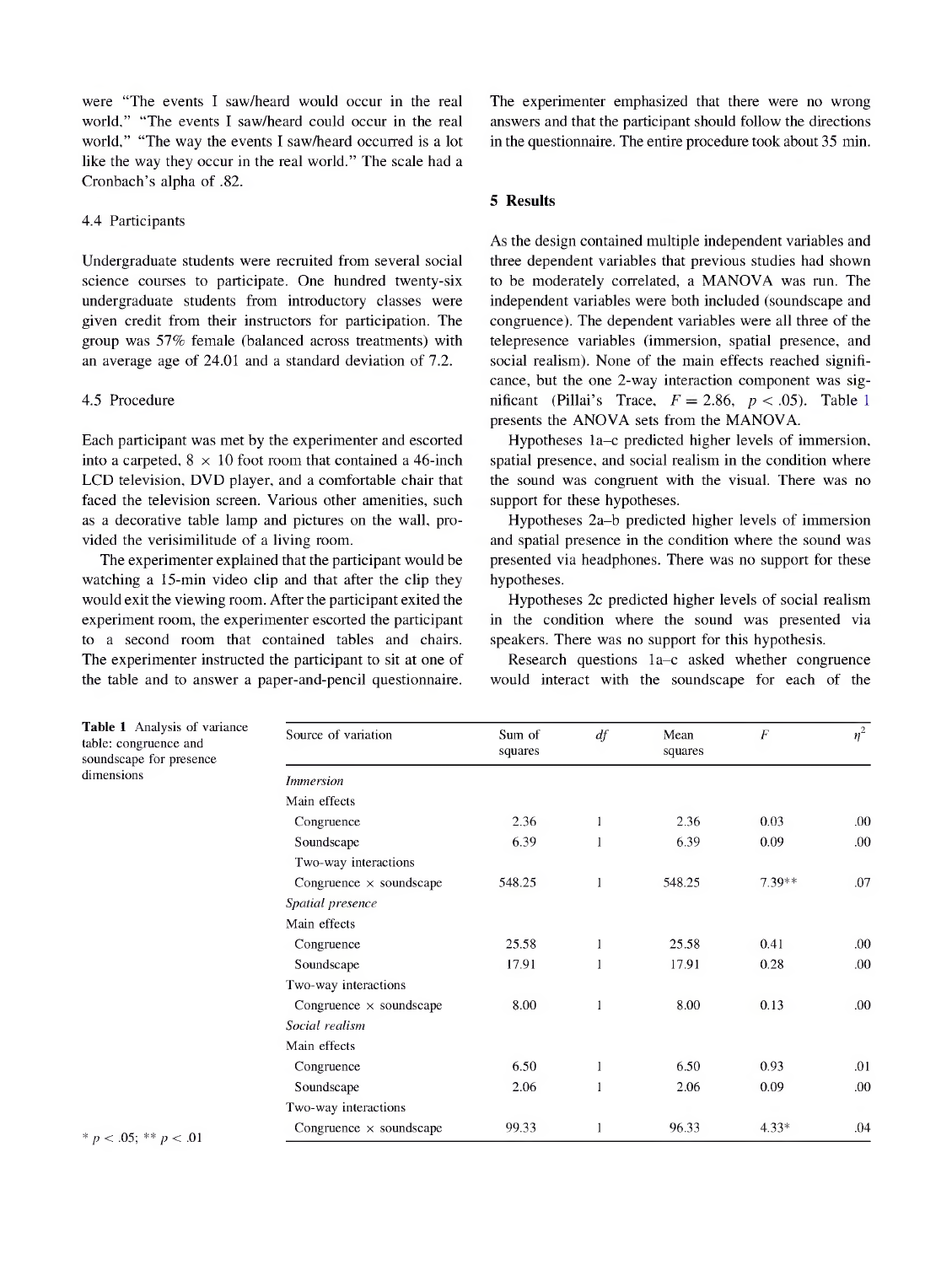

Speakers Headphones Congruent **Incongruent** 

Fig. 2 Interaction of soundscape and congruency on social realism

Fig. 1 Interaction of soundscape and congruency on immersion

variables. Previous studies had suggested that soundscape may interact with other independent variables (Bracken et al. 2008).

Here for the interaction between congruence and soundscape, we see that the MANOVA was significant, while (as seen in Table 1) there were no main effects for soundscape or the congruency of the aural and visual modalities.

RQla asked about the effect for soundscape on immersion. The interaction effect for congruence and soundscape for immersion was significant  $(F = 7.39)$ ;  $p < .01$ ; eta = .07). The interaction was transverse with Headphones and Congruent  $(M = 23.46; SD = 8.56)$  and Speakers and Incongruent  $(M = 22.69; SD = 9.23)$  in the high cells, and Speakers and Congruent  $(M = 18.54)$ ;  $SD = 6.86$ ) and Headphones and Incongruent *(M = 18.72;*  $SD = 9.57$ ) in the low cells. These data are presented in Fig. 1.

For RQlb, the soundscape did not interact with the congruency of the presentation for spatial presence.

RQlc asked about the effect for soundscape on social reality. The interaction effect for congruence and soundscape for social reality was significant ( $F = 4.33$ ;  $p < .05$ ;  $eta = .04$ ). The interaction was also transverse and follows the same pattern as with immersion. Headphones and Congruent  $(M = 11.61; SD = 4.80)$  and Speakers and Incongruent  $(M = 10.62; SD = 4.79)$  in the high cells, and Speakers and Congruent  $(M = 9.31; SD = 4.74)$  and Headphones and Incongruent  $(M = 9.31; SD = 4.71)$  in the low cells. These data are presented in Fig. 2.

#### **6 Discussion**

This study tried to further explore the conceptualization, the role of sound in creating sensations of telepresence. We attempted to provide a theoretical basis by using Blesser and Salter (and others) notion of soundscape. Other studies have noted, there are differences between perception among listeners according to whether they experienced a presentation through headphones or television speakers (Kallinen and Ravaja 2007). Given that, we considered this the best place to begin. Even though other studies found main effect differences between aural and visual congruency in measures of telepresence, we found none. It should be noted that many of those previous studies were working primarily in a virtual reality setting maximizing differences. We worked within a mediated environment with considerably subtler manipulations. Given that we did not seek to maximize effects but rather were more concerned with external forms of validity, it may be possible that increasing the number of participants would be beneficial in finding main effects for congruency and soundscapes. But, the significant interactions between congruency and soundscapes are noteworthy. That the interactions were transverse suggests that increasing the number of participants may not lead to significant main effects. Further, since the relationships are the same for both immersion and social realism (but not spatial awareness) suggests we have encountered something about soundscapes that crosses the two dimensions of telepresence.

Bracken et al. (2008) conducted an experiment manipulating sound presentation (headphone vs. speakers), pace (fast vs. slow), and screen size (large screen [32 inches] vs. iPod [2.5 inches]). Participants saw one of two different presentations—both with congruent aural/visual modalities. They found that participants who wore headphones reported higher levels of immersion than those who listened to speakers. This is consistent with our prediction and understanding of the social distance of a soundscape—with headphones being more intimate and thus more immersive. It is also consistent with Kallinen and Ravaja (2007) findings suggesting that headphones are more immersive. Bracken et al.'s non-significant interaction shows that those watching on a personal medium (iPod) had higher levels of immersion than those who watched on more public one (standard television). So when the aural/visual are congruent, headphones show higher levels of immersion. This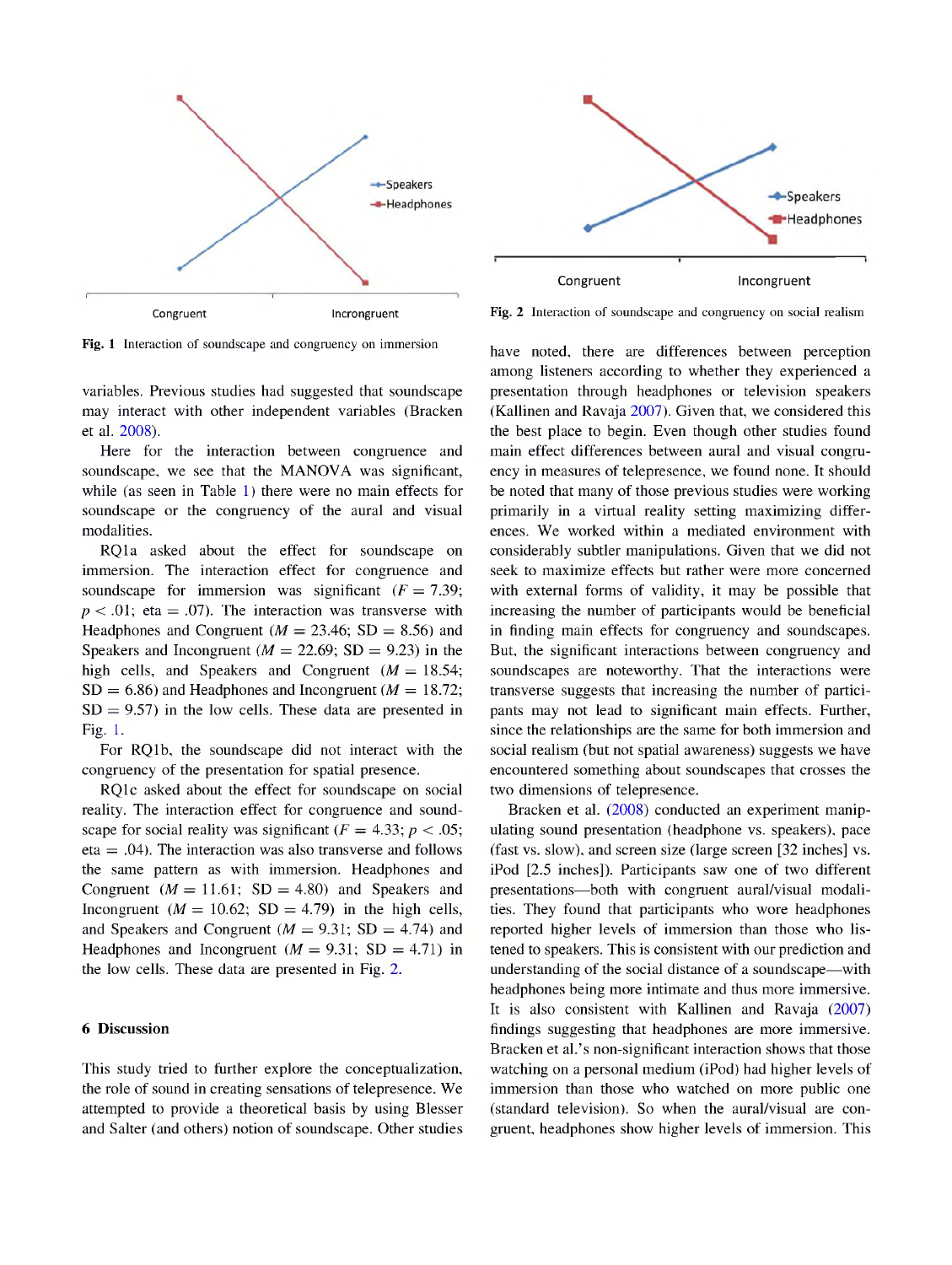is also the case in this study. Looking only at the congruent, headphones were more immersive than speakers. The question then is what is going on within the incongruent condition. We will further consider this in the following paragraphs where social realism shows a similar congruent/ sonification relationship.

Given the previous work within this area, finding a nonsignificant result for spatial presence was surprising. But much of that literature deals with presence and virtual reality. Spatial presence is rarely found in popular media which is less immersive than virtual reality systems or even videoconferencing. We believe that our technology may have also been insufficient to produce the effects we expected. Our television sets were new, high quality, and stereo, while our headphones were more pedestrian midrange stereo headphones that people commonly buy for use with their personal media. We believe that the study should be conducted with more advanced stereo headphones which may be a fairer comparison and worth doing in the future.

Social realism shows an interaction effect with congruency and sonification. We first consider the congruent side. Again, here we see that headphones showed higher levels of social realism than television speakers. This is consistent with the findings for immersion and with the intimacy hypothesis. Kallinen and Ravaja (2007) reported that participants rated listening to news via speakers more real than headphones, but their design did not include a visual modality. Perhaps, when there is discrepancy in the two modalities, people trust (find more real) the aural. Bracken et al. (2008) may shed some light on this. They report that for the television condition, headphones showed higher levels of social realism than did the speaker cells which is consistent with the findings here. Looking only at the congruent cells, headphones were rated as more socially realistic than speakers. Again, it is the incongruent cells that give us pause (as they did with immersion mentioned earlier).

One testable explanation is that when the technology leads to expectations of intimacy (and higher levels of telepresence), higher levels are experienced. Congruence between the two modalities would resonate with the intimate expectation and leads to higher levels of telepresence. However, when there is incongruence between the modalities, it breaks the intimate expectation lowering the participants' expectations and they find them more consistent with a more public soundscape, which is also less telepresent. The missing variable then is user (participant) expectation of the experience both in terms of content and the technological reproduction of that content. Should this be borne out, it would be an important element as it is not commonly part of the telepresence explication. Therefore, we conducted a second experiment that measured the technological expectation of the participants. Such expectations on the part of a person may well summarize both the delivery quality of the technology and the experience she or he may have. The study is presented in Sect. 7.

#### **7 Expectation of technology and experience**

Heeter makes the argument that expectation can have an impact on sensations of telepresence. She states "Expectations, lack of familiarity, limited prior experience, and limited cognitive schemas dampened my sense of presence" (Heeter 2003, p. 336). More recently, Nunez (2007) also suggested that expectations mattered. He reported (as we noted earlier) that an added sound track (non-diegetic information) congruent with the participant's expectations had impact on how natural the participant found the experience.

We have seen that as quality of the technology increases (e.g., high definition television Bracken 2005), levels of telepresence increase. We envision that when individuals encounter a technological experience, they make certain judgments about what that experience will be like. Further, when the technological quality exceeds their initial judgments, one would expect that their levels of telepresence would also increase. To that end, we offer one additional hypothesis:

**Hypothesis** 3a Individuals whose expectations of a mediated experience were exceeded by the technology will report higher levels of *immersion.*

**Hypothesis** 3b Individuals whose expectations of a mediated experience were exceeded by the technology will report higher levels of *spatial presence*.<sup>1</sup>

#### 7.1 Methods

This overall design employed a between-subject 3 (audio expectation)  $\times$  3 (visual expectation) experiment. As part of another study, the 102 participants watched a video clip where the audio was delivered either through standard headphones or stereo television speakers. For this analysis, the soundscapes were collapsed to examine only how the participants' expectations of the technology they were to use affected their reports of telepresence.

#### *7.1.1 Stimulus*

Upon being seated in the experimental room, students were asked to rate the levels of the quality expected from the

 $1$  Please note that Study 2 only examined technological expectations (not content), so social realism was not tested.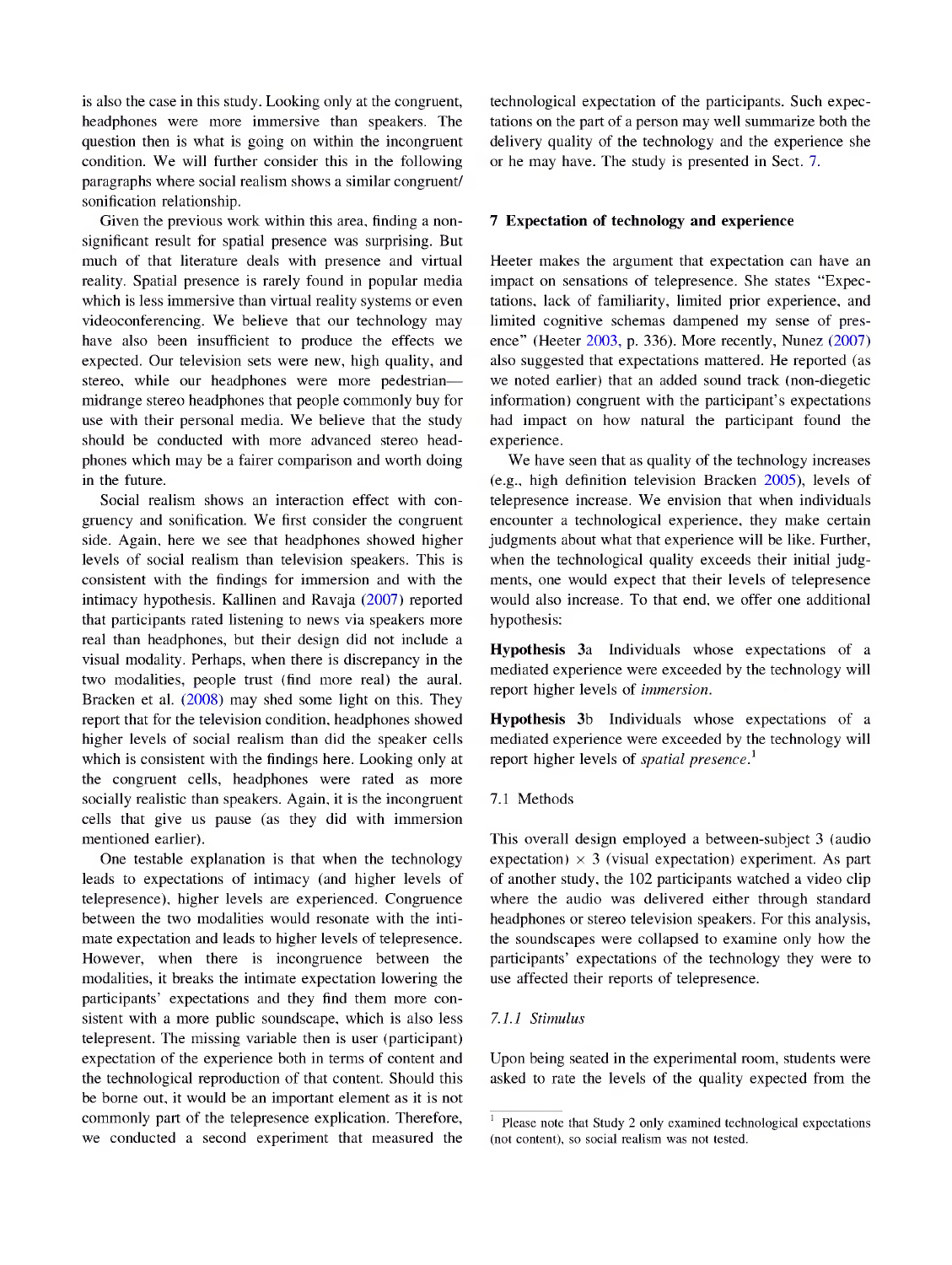television, its speakers, or the headphones. They were then asked after the presentation to rate their experiences as better than they expected, about the same, or worse than they expected.

#### 7.2 Independent variables

#### *7.2.1 Audio expectations*

Participants were sensitized to think about the equipment they saw in the room and to rate on a 0-10 scale (Very low quality to Very high quality). After the presentation, they were then asked to consider and rate the quality of the audio in the presentation. The response options were "Was it better than they expected", "About the Same," or "Worse than they expected."

#### *7.2.2 Visual expectations*

Just as with the audio grouping, participants had been sensitized to think about the equipment they saw in the room and to rate on a 0-10 scale (Very low quality to Very high quality). After the presentation, they were then asked to consider and rate the quality of the video in the presentation. The response options were "Was it better than they expected", "About the Same," or "Worse than they expected."

#### 7.3 Dependent variables

The dependent variables were measured in the same way as in study 1. The Cronbach's alpha for immersion was .86 and .80 for spatial presence.

#### 7.4 Participants

Undergraduate students were recruited from several social science courses to participate. One hundred and two undergraduate students from introductory classes were given credit from their instructors for participation. The group was 48% female with an average age of 24.75 and a standard deviation of 7.9.

#### 7.5 Procedure

The procedure is the same as in study one.

#### 7.6 Results

The design contained two independent variables and two dependent variables. Even though no previous studies had examined this relationship, a MANOVA was run as a baseline. Two independent variables (video expectation and audio expectation) and the two relevant telepresence variables (immersion, spatial presence) were included in the model. Audio expectation showed a significant multivariate main effect (Pillai's Trace,  $F = 2.60$ , *df* 4,194,  $p < .05$ ). As only four participants reported the television image was worse than expected, these were merged with the "about what was expected" group leaving only two conditions of the visual modality.

The hypothesis was partially supported with significant differences being found for immersion  $(t(79) = 2.27$ ,  $p < .03$ , eta<sup>2</sup> = .05). The participants reported higher levels of immersion when the visual modality exceeded their expectation  $(M = 41.0, SD = 9.96)$  than when the media experience met their expectations  $(M = 36.8,$  $SD = 10.06$ . Significant differences were not found for spatial presence but the means are in the predicted direction. The participants reported higher levels of spatial presence when their expectations were exceeded  $(M = 7.98, SD = 4.75)$  than the participants who reported the experience was as expected  $(M = 7.16, SD = 3.70)$ .

The same pattern was found for the auditory modality. Specifically, participants repotted higher levels of immersion  $(F(2,99) = 5.73, p < .01, \text{eta}^2 = .10)^2$  when the experience exceeded their expectation  $(M = 43.41,$  $SD = 9.47$ ) than when the experience met their expectation  $(M = 37.15, SD = 9.7)$  or was reported as being "worse than expected"  $(M = 35.32, SD = 9.97)$ . Significant differences were not reported for not spatial presence, though the means, while not significantly different, were in the direction predicted.

#### 7.7 Discussion

The findings of this second experiment support the definition of telepresence proposed by Pettey et al. (2008) and their claim that expectation of technology will impact the level of telepresence experienced. A consistent pattern of higher levels of telepresence was reported when expectation was exceeded, followed by lower levels when expectation was met was found for both immersion and spatial presence. These results provide additional support for the claims made by Heeter (2003) and Nunez (2007).

It appears that media users today may be sophisticated enough about technologies that they adjust their anticipation of the presentation accordingly. Additionally, the number of presentation choices (i.e., IMAX, portable devices) available to consumers is higher than ever, and their ability to make choices between these presentation forms influences their media experience. This has not been

 $2$  Scheffe post hoc shows all mean pairs with Better than Expected are different.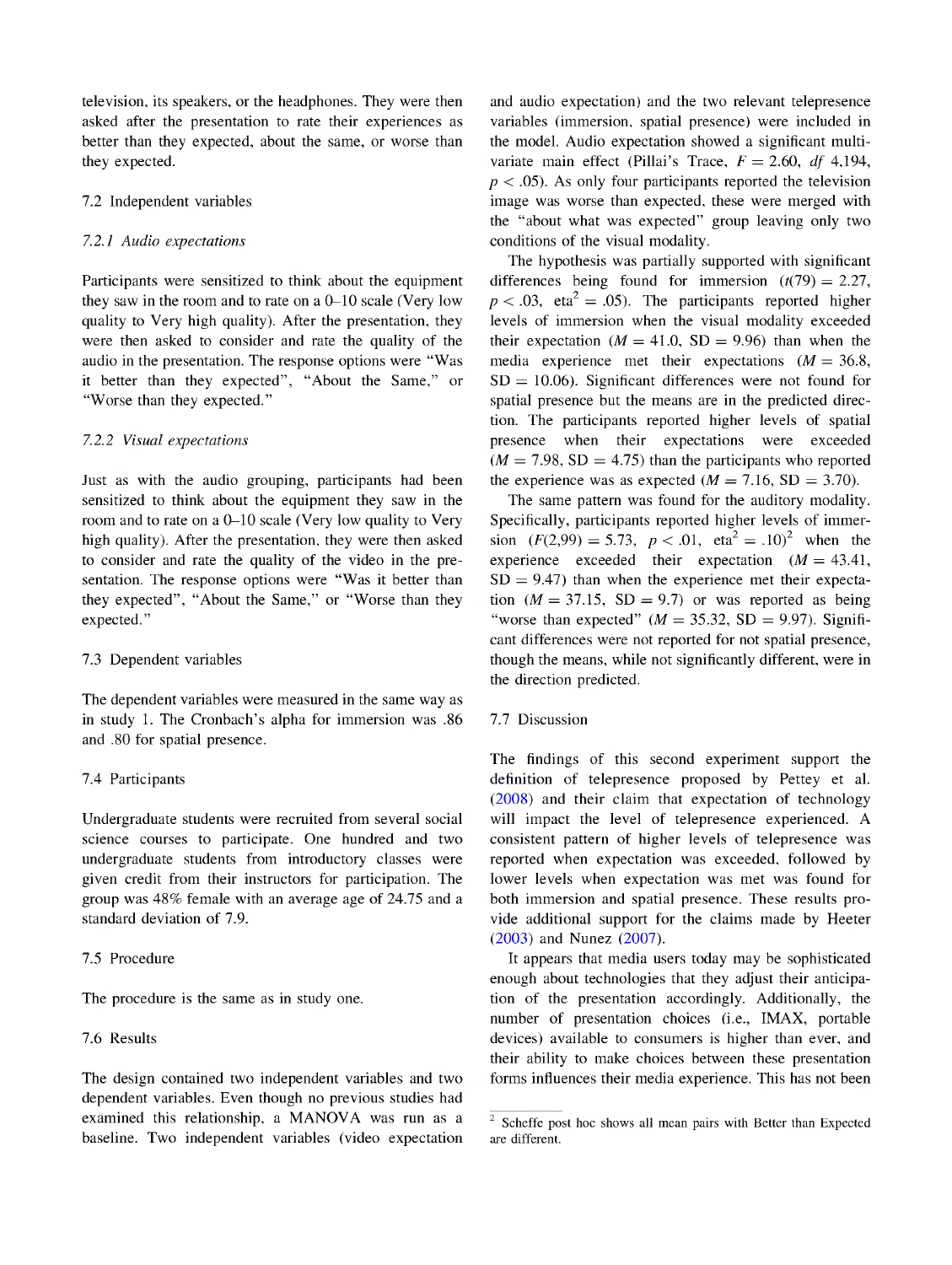generally a concern in the study of telepresence. If the technology provides a "better" experience than observers expect, it can affect their feelings of telepresence. Expectation of technology should be examined when studying telepresence, and if that's the case, then there may be *other observer variables* that ought to be included in the telepresence model. It has not escaped the authors' attention that this could substantially expand the types of variables that should be conceptualized and measured (user/observer) and may allow telepresence to integrate and include other traditional mass media concepts such as attention, cognitive capacity, and motivations to use specific media and content.

#### **8 Conclusion**

Clearly, the most important implication of this study is that soundscapes matter. Soundscapes can be explicated and do impact on elements of telepresence. Further, that the findings are consistent with other studies demonstrating that sound has interaction effects, leads us to conclude that telepresence may need further elaboration possibly including the audience expectations of their mediated experience—both in terms of content and soundscape, and possibly the interaction between them. The results demonstrating the role of technological expectation and the implications of observer variables suggest further investigation by telepresence researchers is warranted.

Future studies might consider more explicitly the separation of and relationship between technology form and content. Much in the presence literature is appropriately concentrated on the technological impact on individuals. Telepresence includes both content and observer psychological variables. Further, future studies should consider content across types of technologies. As content and observer variables appear to have impact on levels of telepresence, future research might try to include such concepts in their explications.

#### **References**

- Annaud JJ (1981) Quest for fire [Motion Picture]. International Cinema Corporation (ICC), France
- Besmer F (1983) Horses, musicians, and gods: the Hausa cult of possession-trance. Bergen & Garvey, South Hadley, MA
- Blesser B, Salter LR (2007a) Spaces speak, are you listening? Experiencing aural architecture. The MIT Press, Cambridge, MA
- Blesser B. Salter LR (2007b) Working vocabulary for the experience of aural architecture. Retrieved February 17, 2008, from <http://www.blesser.net/downloads/Glossary.pdf>
- Bracken CC (2005) Presence and image quality: the case of high definition television. Media Psychol 7:191-205
- Bracken CC (2006) Perceived source credibility of local television news: the impact of image quality and presence. J Broadcast Electron 50:723-741
- Bracken CC, Pettey G, Rubenking B, Guha T (2008) Sounding out small screens and telepresence: the impact of screen size, pace  $\&$ sound. Presented to the Information Processing division of the International Communication Association annual convention in Montreal, Quebec, Canada
- Deeprose C, Andrade J, Varma S, Edwards N (2004) Unconscious learning during surgery with propofol anaesthesia. Br J Anaesth 92:171-177
- Freeman J (2004) Implications for the measurement of presence from convergent evidence on the structure of presence. Paper presented to the Information Systems Division at the annual meeting of the International Communication Association, New Orleans, LA
- Hall E (1966) The hidden dimension. Doubleday, New York
- Heeter C (1992) Being there: the subjective experience of presence. Presence Teleop Virt Environ 1(2):262—271
- Heeter C (2003) Reflections on real presence by a virtual person. Presence Teleop Virt Environ 12(4):335—345
- Ivory JD, Kalyanaraman S (2007) The effects of technological advancement and violent content in video games on players' feelings of presence, involvement, physiological arousal, and aggression. J Commun 57:532-555
- Izard CE (1972) Patterns of emotions: a new analysis of anxiety and depression. Academic Press, New York
- Izard CE (1977) Human emotions. Plenum Press, New York
- Izard CE, Dougherty FE, Bloxom BM, Kotsch NE (1974) The differential emotions scale: a method of measuring the subjective experience of discrete emotions. Vanderbilt University Press, Nashville, TN
- Kallinen K, Ravaja N (2007) Comparing speakers versus headphones in listening to news from a computer—individual difference and psychophysiological responses. Comput Hum Behav 23:303- 317
- Kim T, Biocca F (1997) Telepresence via television: two dimensions of telepresence may have different connections to memory and persuasion. J Comput Med Commun 3(2)
- Larsson P, Vastfjall D, Olsson P, Kleiner M (2007) When what you hear is what you see: presence and auditory-visual integration in virtual environments. Paper presented at the 10th annual international workshop on presence, Barcelona, Spain
- Le Groux S, Jonatas Manzolli I. Verschure P (2007) Interactive sonification of the spatial behavior of human and synthetic characters in a mixed-reality environment. P10 Ann Int Worksh Lee KM (2004) Presence, explicated. Commun Theory 14:27-50
- Lombard M (2000) Resources for the study of presence: presence explication. Retrieved February 28, from [http://www.temple.](http://www.temple)
- edu/ispr/frame\_explicat.htm Lombard M (2008) Presence and telepresence scholarship: challenges ahead. Paper presented to the "When Media Becomes Reality Workshop", Berne, Switzerland
- Lombard M, Ditton T (1997) At the heart of it all: the concept of presence. J Comput Med Commun 13:573-590
- Lombard M, Ditton T, Weinstein L (2009) Measuring telepresence: the temple presence inventory. Paper presented to the twelfth annual international confernce of the presence workshop, Los Angeles, CA, USA
- Nunez D (2007) Effects of non-diegetic information on presence: a content manipulation experiment. P10 Ann Int Worksh
- Pettey G, Bracken CC, Rubenking B, Appley E, Brown M, Butler D, Cline K, Coralic Z, Hargiti J, Liou H (2008) No vision is complete without sound\*: the sonification of telepresence. In: Proceedings of the eleventh annual international meeting of the presence workshop, Padova, Italy, 38-45